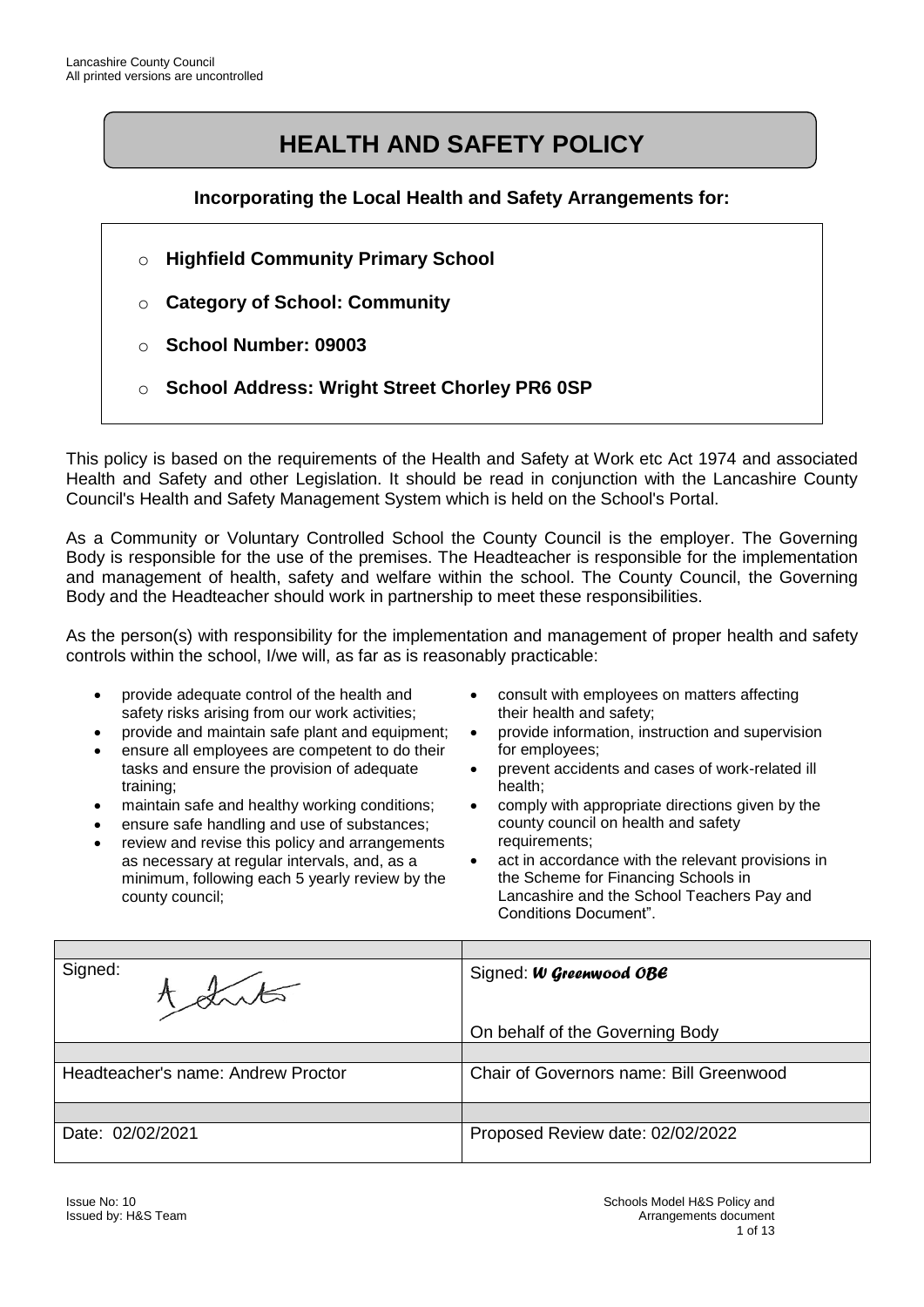#### **Responsibilities**

| The responsibility for implementation and<br>management of proper health and safety<br>controls within the school is that of (e.g.<br>Headteacher):                                                                                                                                                                                                                                                                                                                                                                                            | <b>Andrew Proctor - HT</b>                                                                                                                                                                                             |
|------------------------------------------------------------------------------------------------------------------------------------------------------------------------------------------------------------------------------------------------------------------------------------------------------------------------------------------------------------------------------------------------------------------------------------------------------------------------------------------------------------------------------------------------|------------------------------------------------------------------------------------------------------------------------------------------------------------------------------------------------------------------------|
| The delegated member of staff with day-to-day<br>responsibility for ensuring this policy is put into<br>practice is (e.g. School Business Manager,<br>Health & Safety Co-ordinator etc):                                                                                                                                                                                                                                                                                                                                                       | <b>Andrew Proctor - HT</b><br>Kelly Makinson - SBM<br>Peter Jackson - Site Supervisor                                                                                                                                  |
| To ensure health and safety standards are<br>maintained/improved, the following people have<br>responsibility in their specific areas e.g.<br>premises issues, fire safety and other<br>emergencies, out-of-hours arrangements,<br>educational visits:                                                                                                                                                                                                                                                                                         | Premises - Andrew Proctor, Peter<br>Jackson & Kelly Makinson<br>Fire Safety - Andrew Proctor<br><b>Emergency Plans - Kelly Makinson</b><br><b>Educational Visits - Andrew Proctor</b><br>Kelly Makinson (Base Contact) |
| The Health & Safety objectives for the school<br>(as identified by accident/incident investigation,<br>consultation, review of risk assessments, health<br>& safety management support and audit visits;<br>advice from the county council etc. or other<br>sources e.g. DfE, Teachers. Net, other schools,<br>the HSE) will be developed and monitored by:                                                                                                                                                                                    | <b>Andrew Proctor</b><br><b>Kelly Makinson</b>                                                                                                                                                                         |
| The documented Health & Safety objectives and<br>any associated action plan(s) can be found:<br>Note: Any actions arising from those objectives<br>should be documented e.g. as an action plan,<br>and monitored to ensure they are achieved.                                                                                                                                                                                                                                                                                                  | Health and Safety File in main<br>school office<br>Minutes of Spring Term Resource<br>Committee.                                                                                                                       |
| All employees within the school have a responsibility to:<br>1. Co-operate with the Headteacher and his/her nominated representatives on all<br>matters relating to health and safety;<br>2. Not interfere with anything provided to safeguard their health and safety;<br>3. Take reasonable care of their own health and safety, and not knowingly place<br>anyone who may be affected by their work activities at risk; and<br>4. Report all health and safety concerns to an appropriate person (as detailed in this<br>policy statement). |                                                                                                                                                                                                                        |
|                                                                                                                                                                                                                                                                                                                                                                                                                                                                                                                                                |                                                                                                                                                                                                                        |

5. Adhere to the School Teachers Pay and Conditions Document which state that teachers' professional duties include maintaining good order and discipline among the pupils and safeguarding their health and safety both when they are authorised to be on the school premises and when they are engaged in authorised school activities elsewhere.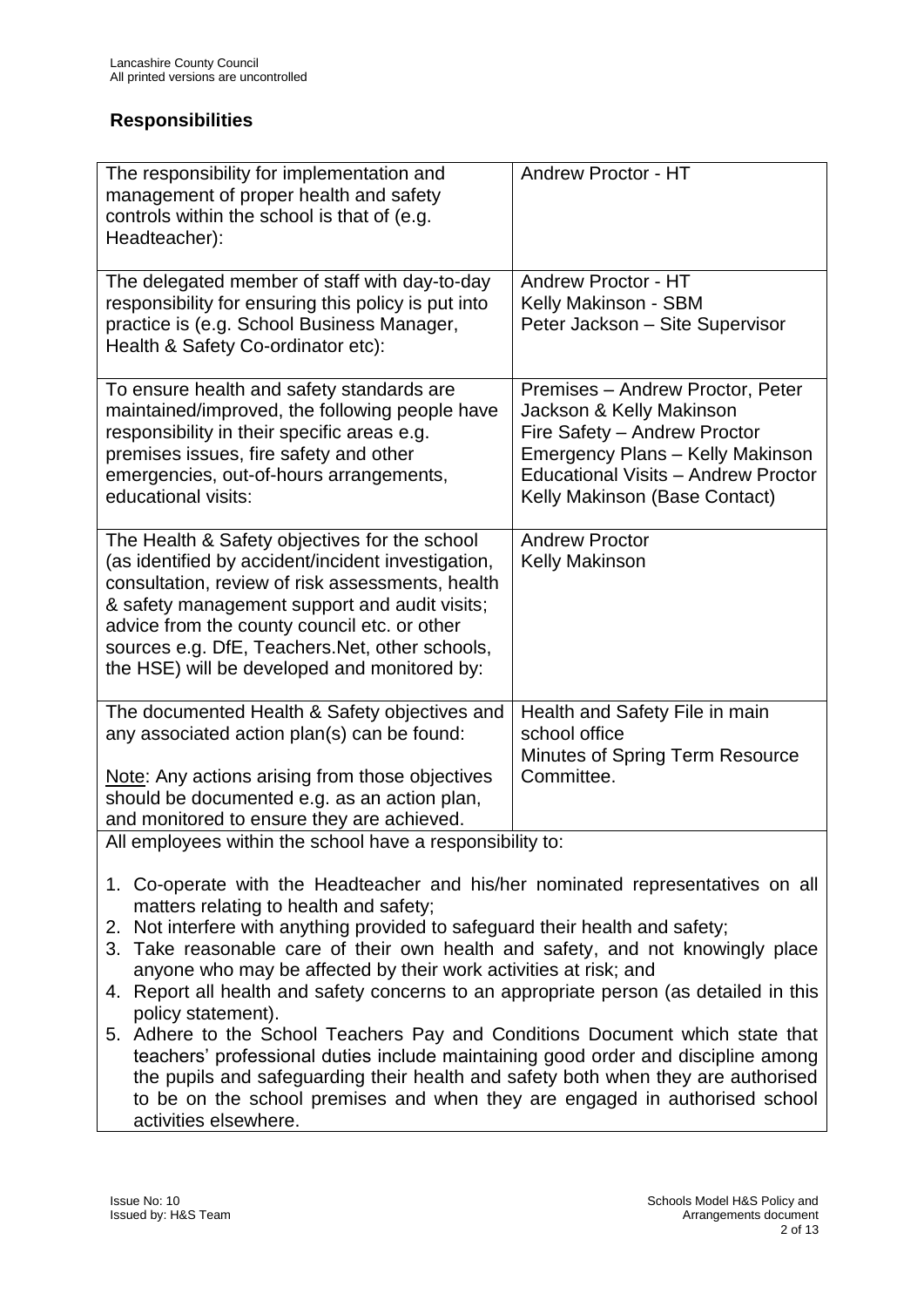## **Health and Safety Risks Arising from Work Activities**

I/we will ensure that so far as is reasonably practicable, all areas of risk are assessed and adequate control measures are put in place to ensure the health and safety of all employees, pupils, contractors, non-employees and anyone else affected by the school's activities.

| Risk assessments will be undertaken by:                                                       | Andrew Proctor, Site Supervisor,<br><b>Teachers and Kelly Makinson</b> |
|-----------------------------------------------------------------------------------------------|------------------------------------------------------------------------|
| Risk assessments will be undertaken prior to the                                              |                                                                        |
| introduction of any new work tasks / activities                                               |                                                                        |
| that pose a significant risk to health and safety.                                            |                                                                        |
| The significant findings of risk assessments will                                             | <b>Andrew Proctor Headteacher:</b>                                     |
| be reported to:                                                                               |                                                                        |
|                                                                                               |                                                                        |
| Action required to remove/control risks will be                                               | <b>Andrew Proctor Headteacher:</b>                                     |
| approved by:                                                                                  |                                                                        |
|                                                                                               |                                                                        |
| The responsibility for ensuring the action                                                    | <b>Andrew Proctor Headteacher:</b>                                     |
| required to reduce risks is implemented is that<br>of:                                        |                                                                        |
|                                                                                               |                                                                        |
| Checking that implemented actions have                                                        | <b>Andrew Proctor Headteacher:</b>                                     |
| removed/reduced the risks is the responsibility                                               |                                                                        |
| of:                                                                                           |                                                                        |
|                                                                                               |                                                                        |
| Risk Assessments will be reviewed regularly (at                                               | By whom: Andrew Proctor, Site                                          |
| least every 3 years for task risk assessments                                                 | Supervisor, Teachers and Kelly                                         |
| and the technical aspects of a fire risk                                                      | Makinson.                                                              |
| assessment; annually for the non-technical                                                    |                                                                        |
| aspects of a fire risk assessment and every 5<br>years for COSHH assessments) or in the event |                                                                        |
| of any significant changes. Responsibility for this                                           |                                                                        |
| rests with:                                                                                   |                                                                        |
|                                                                                               |                                                                        |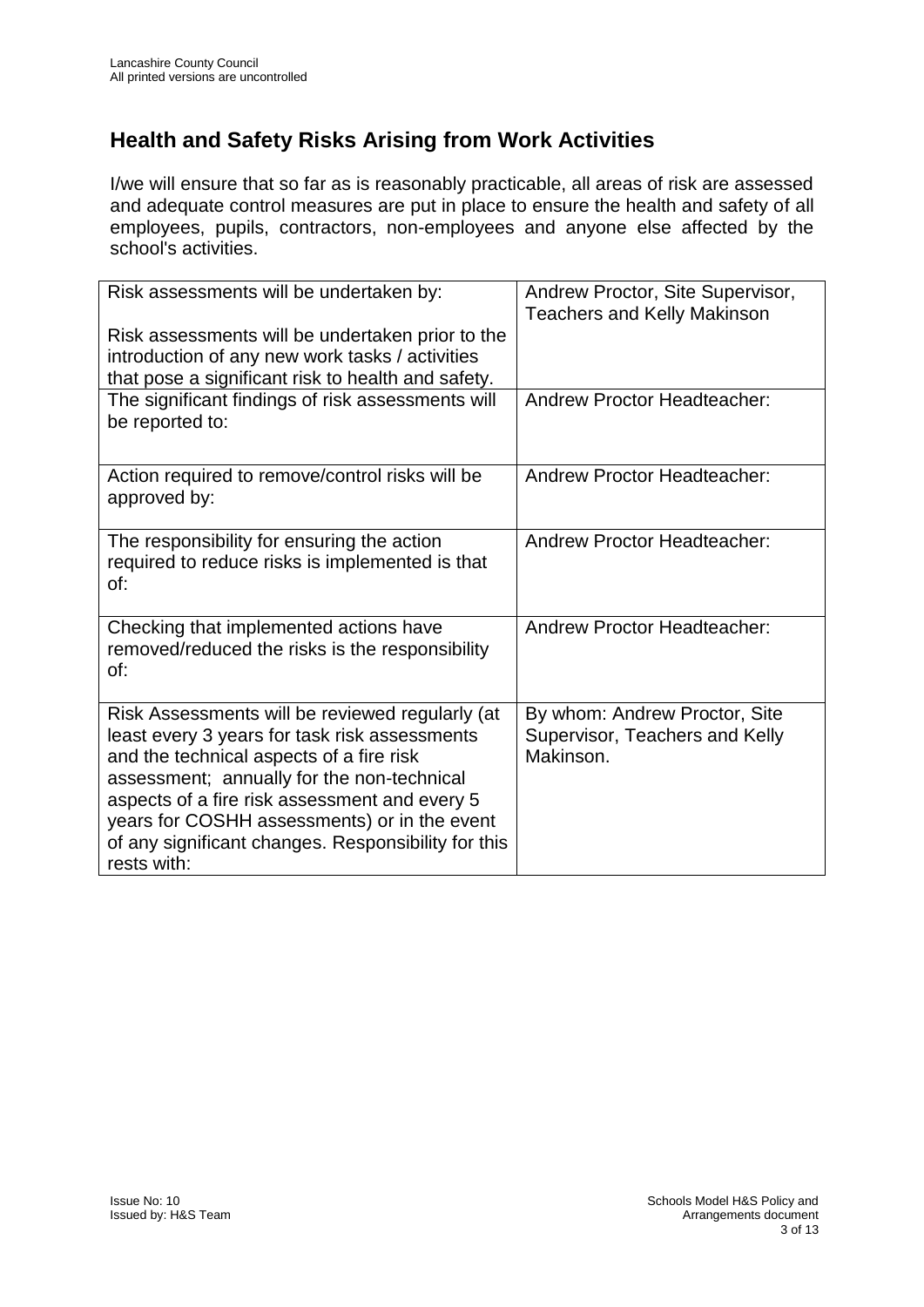## **School's Commitment**

To meet the requirements of this Policy Statement, the Headteacher/Governing Body and/or his/her/their nominated representative(s) will:

- a) draw up and implement appropriate health & safety procedures for the school;
- b) share appropriate elements of these procedures with all employees, pupils, visitors and anyone else who may be affected by them;
- c) arrange for risk assessments to be completed for all areas of work and review them on a regular basis;
- d) as part of the risk assessment process, produce safe systems of work where necessary and arrange for their implementation including any appropriate training, resourcing, auditing and monitoring;
- e) identify adequate resources for the implementation of the health and safety policy and arrangements with the school;
- f) comply with appropriate directions given by the county council on health and safety requirements; and,
- g) act in accordance with the relevant provisions in the Scheme for Financing Schools in Lancashire and the School Teachers Pay and Conditions Document.

The school will, upon request, make available for general inspection specific, procedures and documentation and will regularly review its arrangements in respect of the applicable topics and activities listed in the table at the end of this Policy document.

### **Consultation with employees**

The school recognises and accepts its duty to consult with employees and will do so via a union-appointed safety representative and/or through elected employee representatives where union appointed representatives are not available.

| Employee representative(s) for the school are: | Jane Smethurst (proposed)                                                                                                                                                 |
|------------------------------------------------|---------------------------------------------------------------------------------------------------------------------------------------------------------------------------|
| Consultation with employees is provided via:   | Individual staff appraisals, review<br>of documents, team meetings,<br>circulation of draft documents for<br>consultation, monthly/annual<br>health & safety meeting etc. |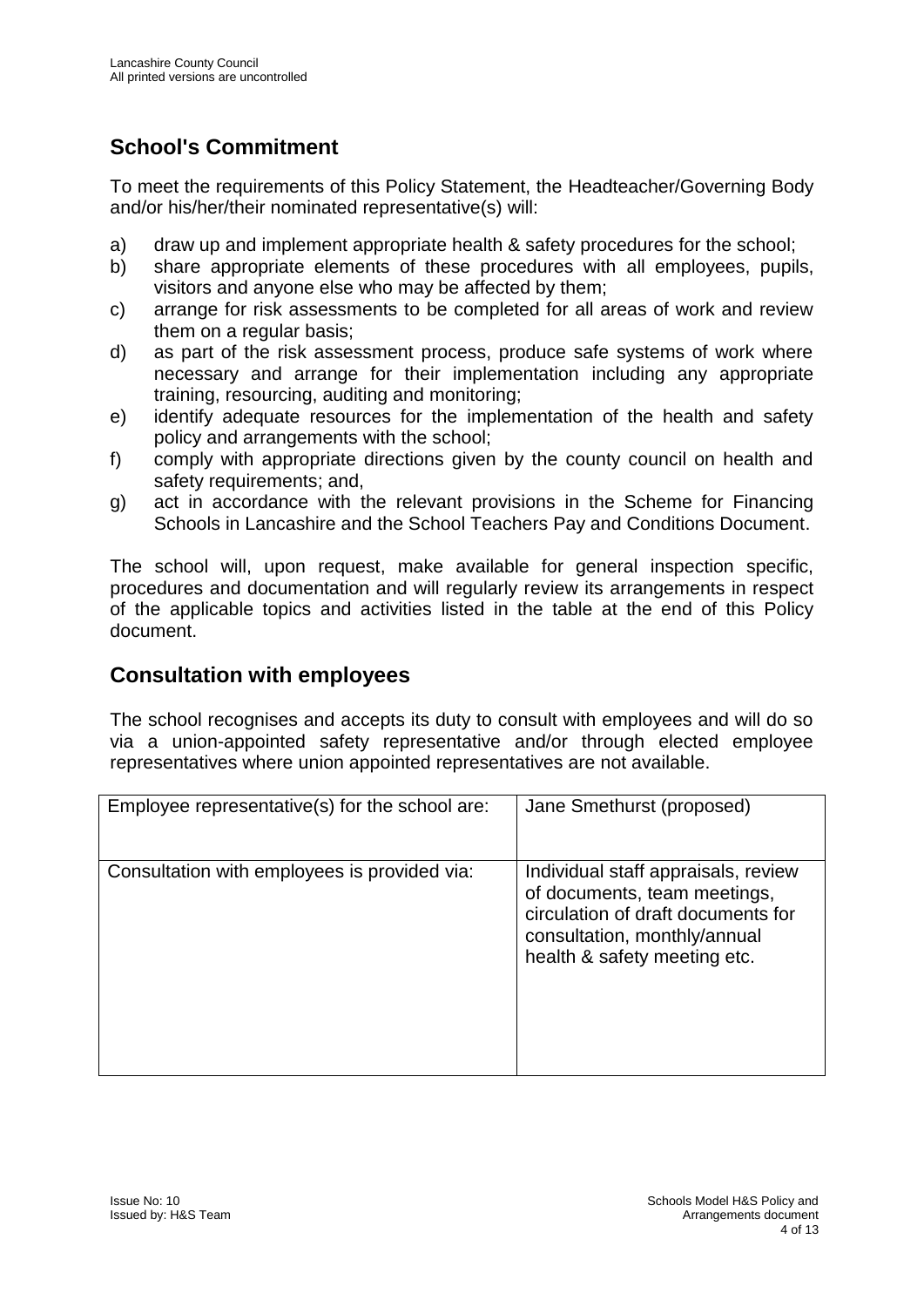The school recognises and accepts that safety representatives must be given the paid time necessary to carry out their functions, and paid time as is necessary to undergo training in those functions, as is reasonable in the circumstances.

Safety Representatives functions are to:-

- Investigate potential hazards and dangerous occurrences at the workplace, and complaints by employees relating to health, safety and welfare at work, and examine the causes of workplace accidents;
- Make representations to the Headteacher/Governing Body on the above investigations, and on general matters affecting the health and safety of the employees they represent;
- Inspect the workplace;
- Represent employees in dealings with health and safety inspectors;
- Attend health and safety committee meetings.

### **Safe Plant and Equipment**

The school will ensure that all plant and equipment that requires maintenance is identified, that maintenance is carried out and that new or second-hand plant and equipment meets any required health and safety standards before it is purchased.

| Responsible person(s) for identifying all                                                                                      | <b>Andrew Proctor</b>                          |
|--------------------------------------------------------------------------------------------------------------------------------|------------------------------------------------|
| equipment/plant needing maintenance:                                                                                           | <b>Kelly Makinson</b>                          |
| Responsible person(s) for ensuring effective                                                                                   | <b>Andrew Proctor</b>                          |
| maintenance procedures are drawn up:                                                                                           | <b>Kelly Makinson</b>                          |
| Responsible person(s) for ensuring that all                                                                                    | <b>Andrew Proctor</b>                          |
| identified maintenance is carried out:                                                                                         | <b>Kelly Makinson</b>                          |
| Any problems found with equipment should be                                                                                    | <b>Andrew Proctor</b>                          |
| reported to:                                                                                                                   | <b>Kelly Makinson</b>                          |
| Responsible person(s) to check that new<br>equipment meets any required health and safety<br>standards before it is purchased: | <b>Andrew Proctor</b><br><b>Kelly Makinson</b> |

### **Information, Instruction and Supervision**

| The Health and Safety Law poster is displayed<br>at:                                                                                           | Upstairs staffroom |
|------------------------------------------------------------------------------------------------------------------------------------------------|--------------------|
| Note: It is a legal requirement to display the<br>Health & Safety Law Poster in a prominent<br>position in each workplace e.g. in the school's |                    |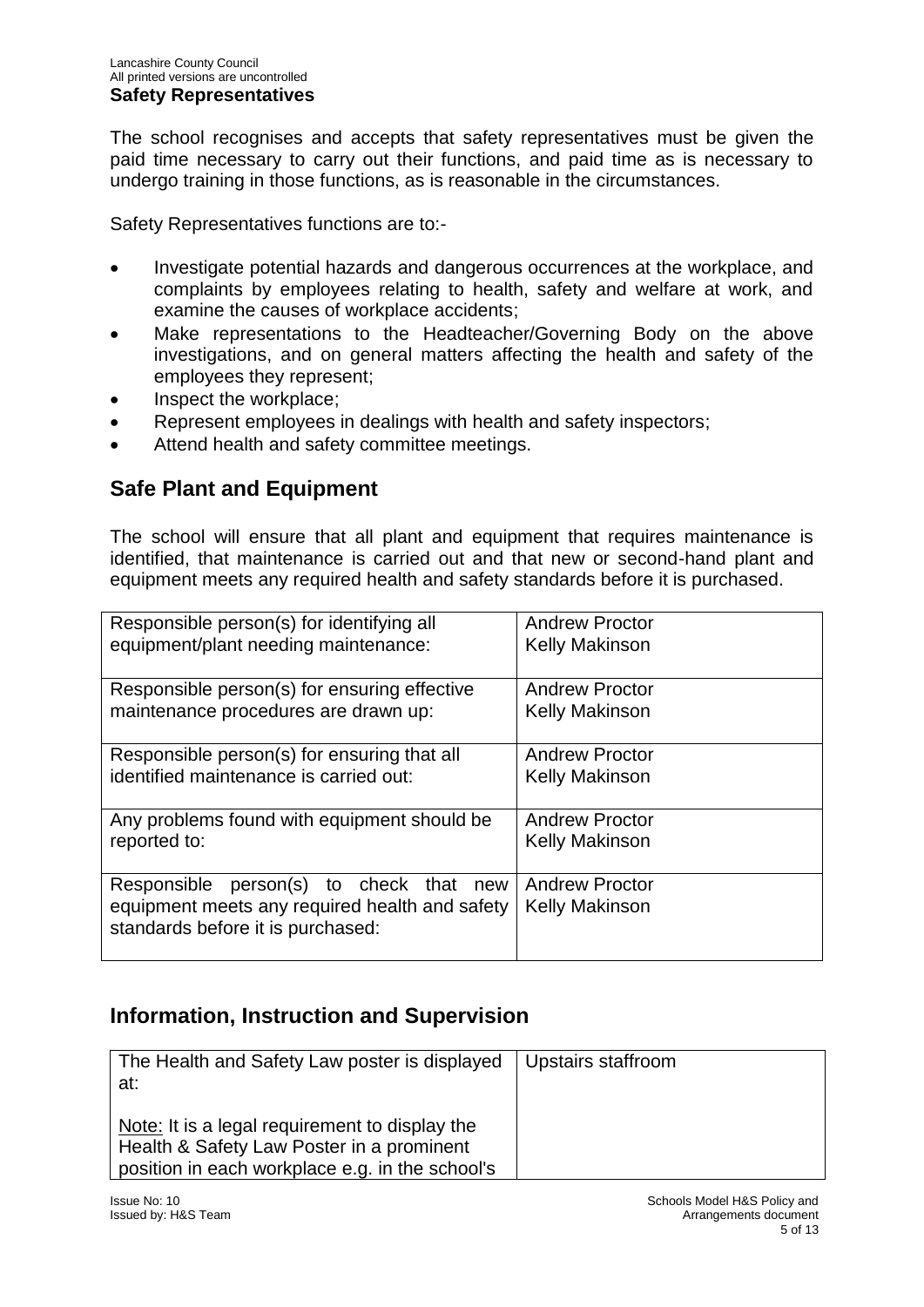| All printed versions are uncontrolled                                                                      |                                                                                          |
|------------------------------------------------------------------------------------------------------------|------------------------------------------------------------------------------------------|
| Reception area, or to give employees a copy of<br>the Health & Safety Law leaflet.                         |                                                                                          |
| Health and safety advice is available from:                                                                | <b>Andrew Proctor</b><br><b>Kelly Makinson</b>                                           |
| Induction, supervision of trainees/work<br>placements etc. will be arranged/ undertaken /<br>monitored by: | <b>Andrew Proctor</b><br><b>Kelly Makinson</b><br>Jane Smethurst (Deputy<br>Headteacher) |

### **Competency for Tasks and Training**

The school has arrangements in place to ensure that all new employees are provided with appropriate health and safety induction training when they start work. This will cover basics such as first aid and fire safety. Specific on the job and job specific health and safety training will also be provided if needed to achieve the required competency. Training provision will include regular refresher training where appropriate. Write down your arrangements for training here including arrangements for record keeping.

| Induction training will be provided for all<br>employees by:                                                                                                                                                            | <b>Andrew Proctor</b><br>Kelly Makinson                                                                                                                                                                                                                                                                                                                                                                                                                             |
|-------------------------------------------------------------------------------------------------------------------------------------------------------------------------------------------------------------------------|---------------------------------------------------------------------------------------------------------------------------------------------------------------------------------------------------------------------------------------------------------------------------------------------------------------------------------------------------------------------------------------------------------------------------------------------------------------------|
| Job specific training will be provided by:                                                                                                                                                                              | <b>Andrew Proctor</b><br><b>Kelly Makinson</b><br><b>Lancashire County Council</b>                                                                                                                                                                                                                                                                                                                                                                                  |
| Jobs requiring specific health & safety training<br>are:<br>Headteacher<br><b>School Business Manager</b><br><b>Business Support Officer</b><br><b>Site Supervisor</b><br><b>Teachers</b><br><b>Teaching Assistants</b> | List the training and method of<br>provision<br>Asbestos Inspection & Awareness<br>$-$ H&S Team & on the job training<br>Legionella & Water Monitoring -<br>H&S Team & on the job training<br>COSHH – H&S Team & on the job<br>training<br>Management of Contractors - H&S<br>eLearning & on-the-job training<br>DSE - H&S eLearning<br>Working at Height - H&S<br>eLearning & on-the-job training<br>Manual Handling of people - H&S<br>Team & on-the-job training |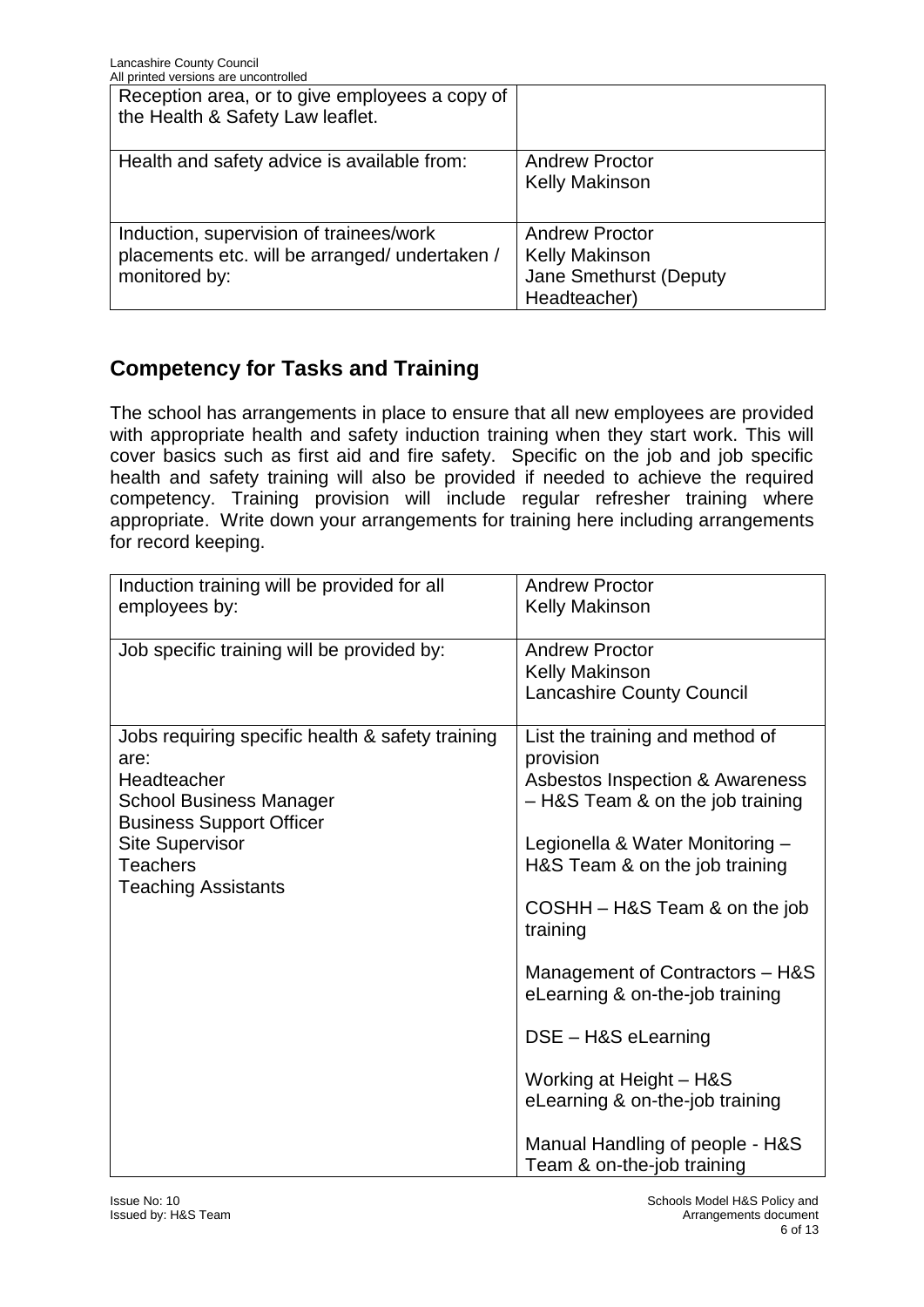|                                                            | First Aid Training - Centure<br>Training       |
|------------------------------------------------------------|------------------------------------------------|
| Training records are kept at/by:                           | Kelly Makinson School Office                   |
| Training will be identified, arranged and<br>monitored by: | <b>Andrew Proctor</b><br><b>Kelly Makinson</b> |

## **Accidents, First Aid and Work-related Ill Health**

The school acknowledges the legal requirement to:

- Ensure that there is a recognised system in place to deal with the reporting, recording and investigation of incidents and accidents;
- Ensure that there is a recognised system in place for reporting work related injuries, diseases and dangerous occurrences under the RIDDOR Regulations;
- Provide appropriate first aid arrangements for employees and anyone attending the premises that may be affected by the school's activities;
- Provide health surveillance for any employees who may be **at risk** of ill-health as a direct result of work activities, and has made appropriate arrangements to deal with this issue.

| The first aid box(es) is/are available:                                                      | <b>Medical Room</b><br><b>Disabled Toilet</b><br>Every classroom<br><b>Main Office</b> |
|----------------------------------------------------------------------------------------------|----------------------------------------------------------------------------------------|
| The first aider(s) and appointed person(s)<br>is/are:                                        | Name(s) and contact details or<br>signpost to where up-to-date list is<br>displayed    |
| All accidents and cases of work-related ill<br>health are to be reported to:                 | <b>Kelly Makinson</b><br><b>School Business Manager</b><br>Main School Office          |
| Health surveillance is required for employees<br>doing the following jobs within the school: | <b>DSE</b> users                                                                       |
| Health surveillance will be arranged by:                                                     | <b>Kelly Makinson</b>                                                                  |
| Health surveillance/records will be kept by/at:                                              | <b>Andrew Proctor</b><br><b>Kelly Makinson</b><br>Personnel files                      |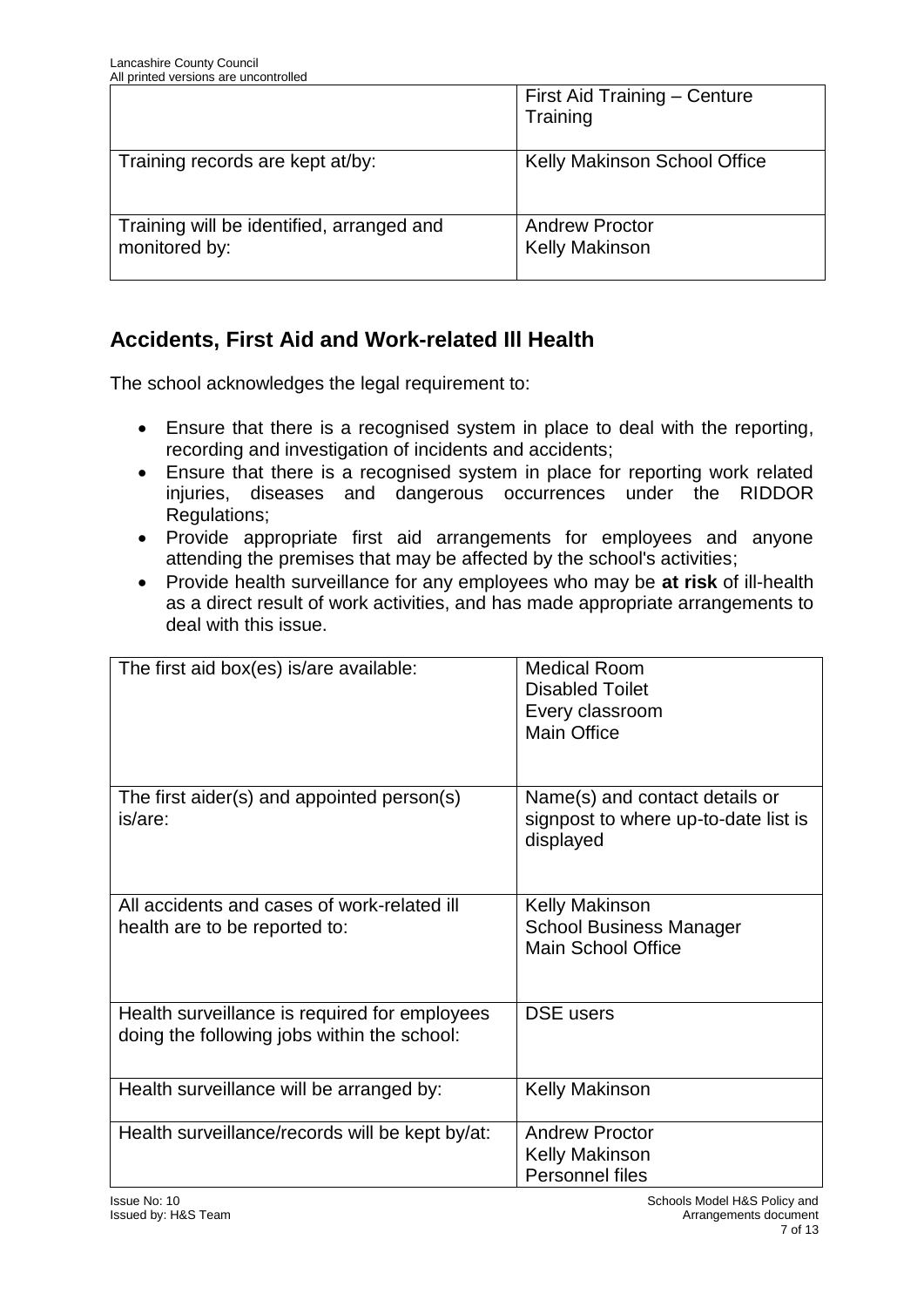### **Performance Monitoring**

The school acknowledges its requirement to monitor the health and safety of employees and anyone who may be affected by its work activities and has appropriate arrangements in place to fulfil this requirement and to keep records.

| To check our working conditions and ensure<br>our safe working practices are being followed,<br>we will:<br>Conduct workplace inspections. These are<br>carried out by:                                                                                                                                              | Andrew Proctor, Kelly Makinson<br><b>William Greenwood MBE</b><br>Andrew Proctor, Kelly Makinson<br><b>William Greenwood MBE</b><br><b>Health and Safety Office</b> |
|----------------------------------------------------------------------------------------------------------------------------------------------------------------------------------------------------------------------------------------------------------------------------------------------------------------------|---------------------------------------------------------------------------------------------------------------------------------------------------------------------|
| Review all risk assessments regularly (at least<br>every 3 years for task risk assessments and<br>the technical aspects of a fire risk assessment;<br>annually for the non-technical aspects of a fire<br>risk assessment and every 5 years for COSHH<br>assessments) or in the event of any significant<br>changes. | See Section: Health and Safety<br><b>Risks Arising from Work Activities</b><br>for responsibility details                                                           |
| Responsible person(s) for investigating<br>accidents - e.g. road traffic accidents, slips,<br>trips and/or falls accidents etc. before<br>requesting assistance from the Health, Safety<br>and Quality Team if necessary:                                                                                            | Andrew Proctor & Kelly Makinson                                                                                                                                     |
| Responsible person(s) for investigating work-<br>related causes of sickness absences:                                                                                                                                                                                                                                | Andrew Proctor & Kelly Makinson                                                                                                                                     |
| Responsible person(s) for acting on<br>investigation findings to prevent recurrences:                                                                                                                                                                                                                                | <b>Andrew Proctor</b>                                                                                                                                               |
| Responsible person(s) for the monitoring of<br>any trends in accidents, incidents and sickness<br>absence:                                                                                                                                                                                                           | <b>Andrew Proctor</b>                                                                                                                                               |

### **Emergency Procedures - Fire and Evacuation**

The school acknowledges its responsibility for ensuring that appropriate emergency procedures are in place and that these are communicated to all concerned, including other users of the premises, and monitored on a regular basis.

| Responsibility for ensuring the fire risk | <b>Andrew Proctor</b> |
|-------------------------------------------|-----------------------|
| assessment is undertaken and implemented  | Kelly Makinson        |
| rests with:                               |                       |
|                                           |                       |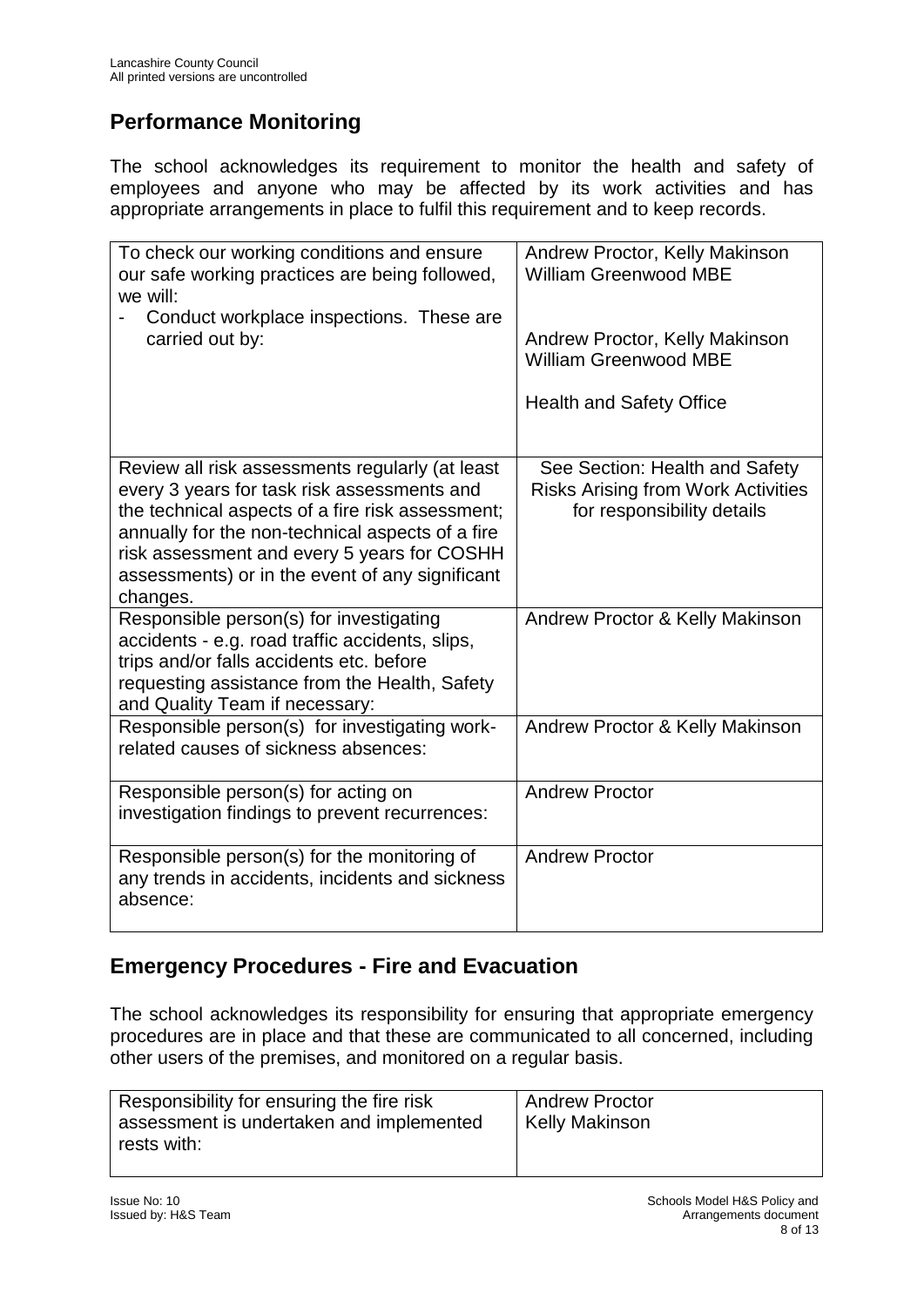| All printed versions are uncontrolled                                                                                                            |                                   |
|--------------------------------------------------------------------------------------------------------------------------------------------------|-----------------------------------|
| Escape routes are checked by/every:                                                                                                              | Site Supervisor - Weekly          |
| Fire extinguishers are maintained and checked<br>by/every:                                                                                       | Site Supervisor - Weekly          |
| Alarms are tested by/every:                                                                                                                      | Site Supervisor - Weekly          |
| The emergency evacuation procedure is tested<br>by/every:                                                                                        | <b>Andrew Proctor Termly</b>      |
| Responsibility for ensuring arrangements are<br>in place to deal with other emergency<br>situations e.g. bomb threat, flood, etc. rests<br>with: | <b>Andrew Proctor Headteacher</b> |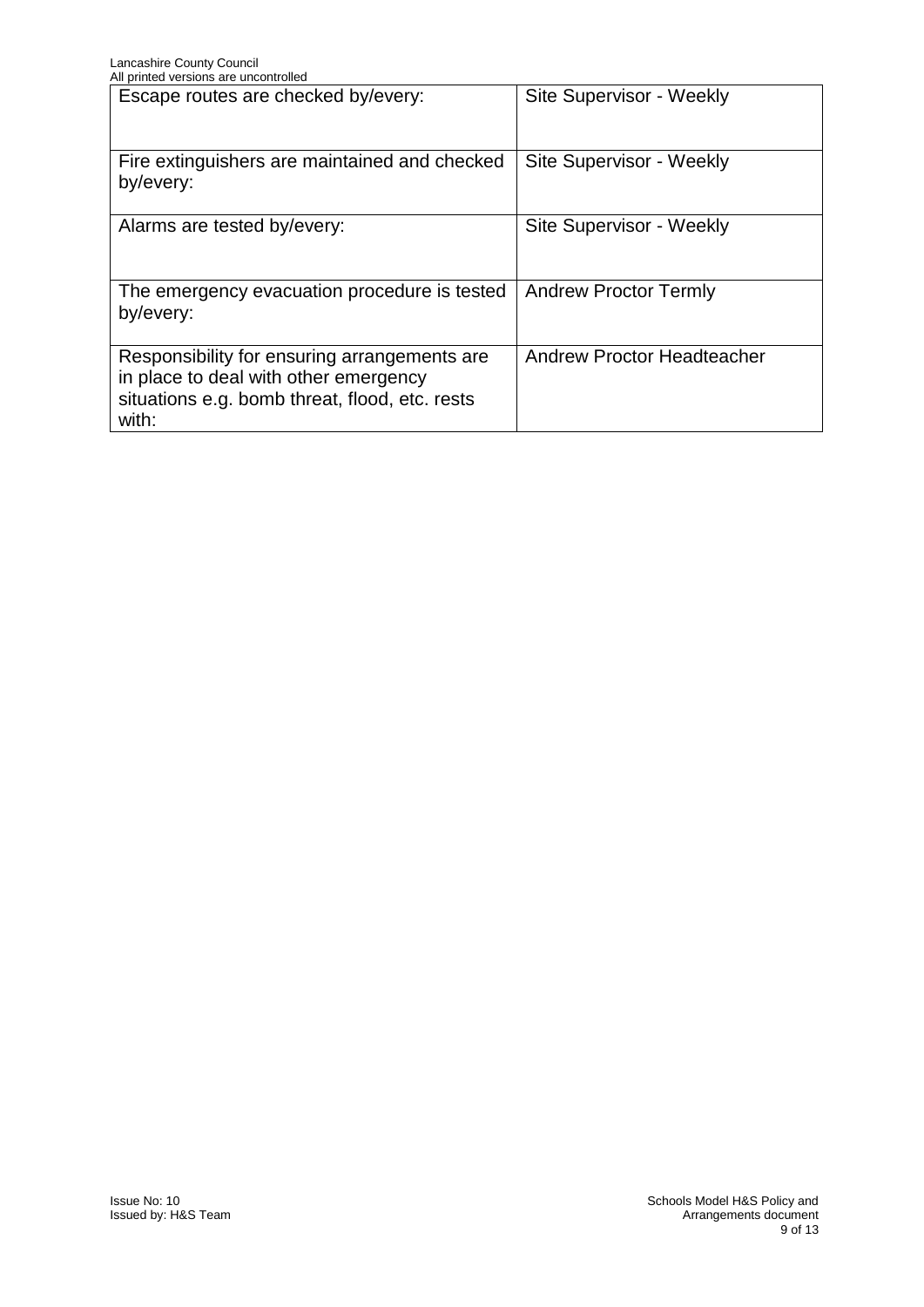### **Table of Occupational Health & Safety Topics/Activities that apply**

| <b>Occupational Health &amp; Safety Topic/Activity</b><br>(This is not a comprehensive list. Please add any further topics/activities<br>relevant to the school).<br>Information and Guidance is available on the web site, link below:<br>Health, Safety & Quality web site | Applicable $(\sqrt{})$ | Details of where information about the<br>school's arrangements can be found |
|------------------------------------------------------------------------------------------------------------------------------------------------------------------------------------------------------------------------------------------------------------------------------|------------------------|------------------------------------------------------------------------------|
| Accident Reporting, Recording and Investigation                                                                                                                                                                                                                              | √                      | Arrangement sections of health and safety<br>policy                          |
| Asbestos Management Plan                                                                                                                                                                                                                                                     | $\sqrt{}$              | Arrangement sections of health and safety<br>policy                          |
| Bodily Fluids (urine; blood; faeces; vomit) & Biological Agents                                                                                                                                                                                                              | $\sqrt{}$              | Arrangement sections of health and safety<br>policy                          |
| Cleaning/caretaking tasks                                                                                                                                                                                                                                                    | √                      |                                                                              |
| Control of contractors                                                                                                                                                                                                                                                       | $\sqrt{}$              | Arrangement sections of health and safety<br>policy                          |
| Control of Substances Hazardous to Health (COSHH)                                                                                                                                                                                                                            | $\sqrt{}$              | Arrangement sections of health and safety<br>policy                          |
| Disability access (health & safety implications)                                                                                                                                                                                                                             | $\sqrt{}$              | Arrangement sections of health and safety<br>policy                          |
| Display Screen Equipment and Eye Tests                                                                                                                                                                                                                                       | $\sqrt{}$              | Arrangement sections of health and safety<br>policy                          |
| Driving at Work                                                                                                                                                                                                                                                              | $\sqrt{}$              | Arrangement sections of health and safety<br>policy                          |
| Electrical Safety e.g. installations, PAT tests, visual checks, local policy<br>on bringing electrical items into school etc.                                                                                                                                                | $\sqrt{}$              | Arrangement sections of health and safety<br>policy                          |
| Emergency Procedures other than Fire e.g. flood, services failure                                                                                                                                                                                                            | $\sqrt{}$              | Arrangement sections of health and safety<br>policy                          |
| <b>Fire Safety</b>                                                                                                                                                                                                                                                           | $\sqrt{}$              | Arrangement sections of health and safety<br>policy                          |
| <b>First Aid</b>                                                                                                                                                                                                                                                             | $\sqrt{}$              | Arrangement sections of health and safety<br>policy                          |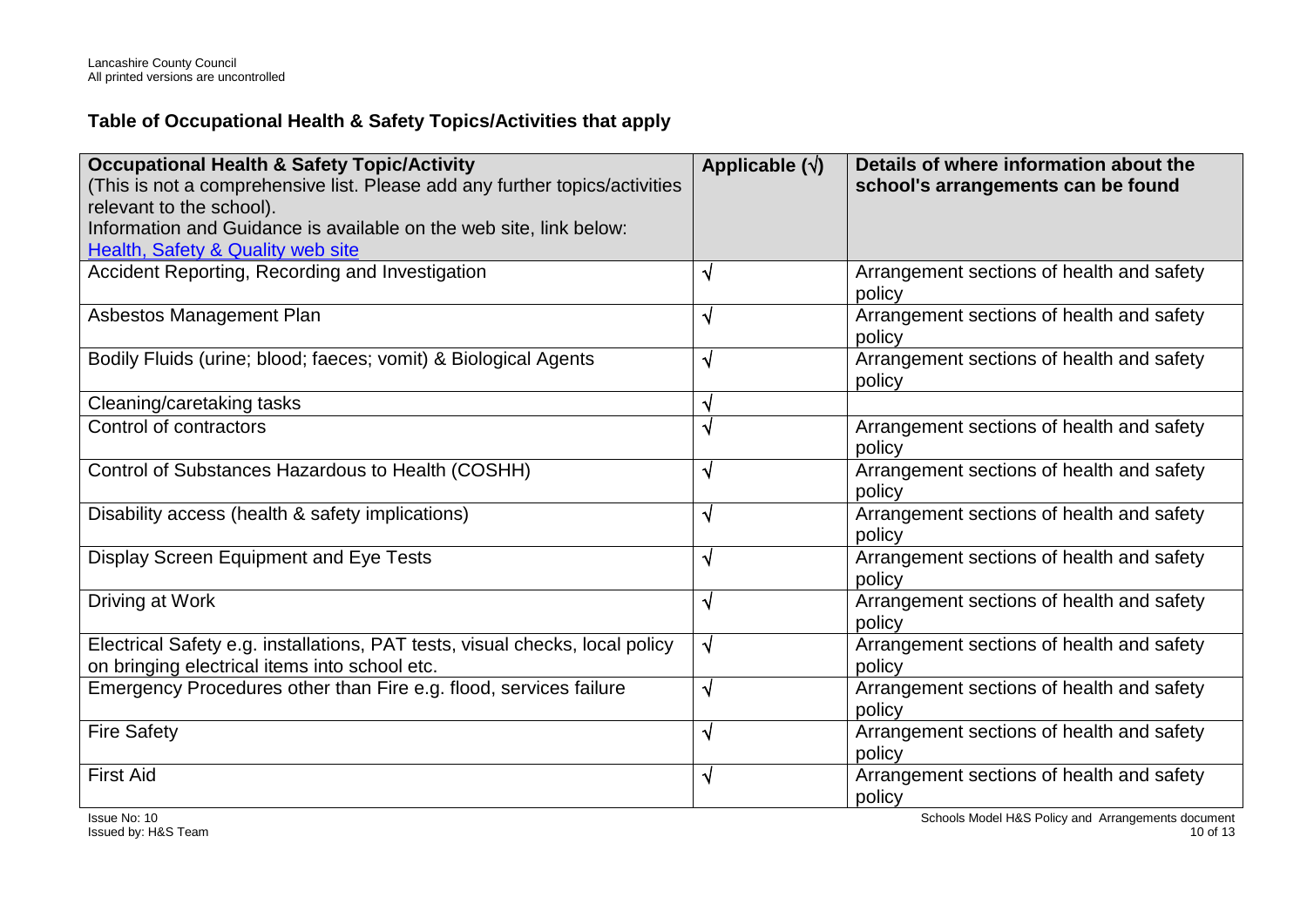| <b>Occupational Health &amp; Safety Topic/Activity</b>                       | Applicable $(\sqrt{})$ | Details of where information about the    |
|------------------------------------------------------------------------------|------------------------|-------------------------------------------|
| (This is not a comprehensive list. Please add any further topics/activities  |                        | school's arrangements can be found        |
| relevant to the school).                                                     |                        |                                           |
| Information and Guidance is available on the web site, link below:           |                        |                                           |
| Health, Safety & Quality web site                                            |                        |                                           |
| Gas safety e.g. installations, servicing, tests, visual checks, local policy | $\sqrt{ }$             | Arrangement sections of health and safety |
| on use of gas items in school etc.                                           |                        | policy                                    |
| Health & Safety Induction (checklist available on web site)                  | $\sqrt{ }$             | Arrangement sections of health and safety |
|                                                                              |                        | policy                                    |
| Infection Control including needles and needle stick injuries                | $\sqrt{ }$             | Arrangement sections of health and safety |
|                                                                              |                        | policy                                    |
| Lettings to non-school groups                                                | $\sqrt{ }$             | Arrangement sections of health and safety |
|                                                                              |                        | policy                                    |
| <b>Manual Handling</b>                                                       | $\sqrt{ }$             | Arrangement sections of health and safety |
|                                                                              |                        | policy                                    |
| <b>Minibuses</b>                                                             | $\sqrt{ }$             | Arrangement sections of health and safety |
|                                                                              |                        | policy                                    |
| Mobile phones (the use of)                                                   | $\sqrt{ }$             | Arrangement sections of health and safety |
|                                                                              |                        | policy                                    |
| Personal safety including lone working and violence and aggression           | $\sqrt{ }$             | Arrangement sections of health and safety |
|                                                                              |                        | policy                                    |
| Play Equipment installations inspections                                     | $\sqrt{ }$             | Arrangement sections of health and safety |
|                                                                              |                        | policy                                    |
| Playgrounds and external areas                                               | $\sqrt{ }$             | Arrangement sections of health and safety |
|                                                                              |                        | policy                                    |
| Ponds and Water features                                                     | $\sqrt{ }$             | n/a                                       |
| Premises Management (see Premises Management Guidance &                      | $\sqrt{ }$             | Arrangement sections of health and safety |
| Records on Health & Safety web site)                                         |                        | policy                                    |
| Pupil moving and handling (special needs)                                    | $\sqrt{ }$             | <b>Risk Assessment</b>                    |
| Pregnant employees and nursing mothers                                       | $\sqrt{}$              | <b>Risk Assessment</b>                    |
| Reporting of health & safety concerns/faults                                 | √                      | Arrangement sections of health and safety |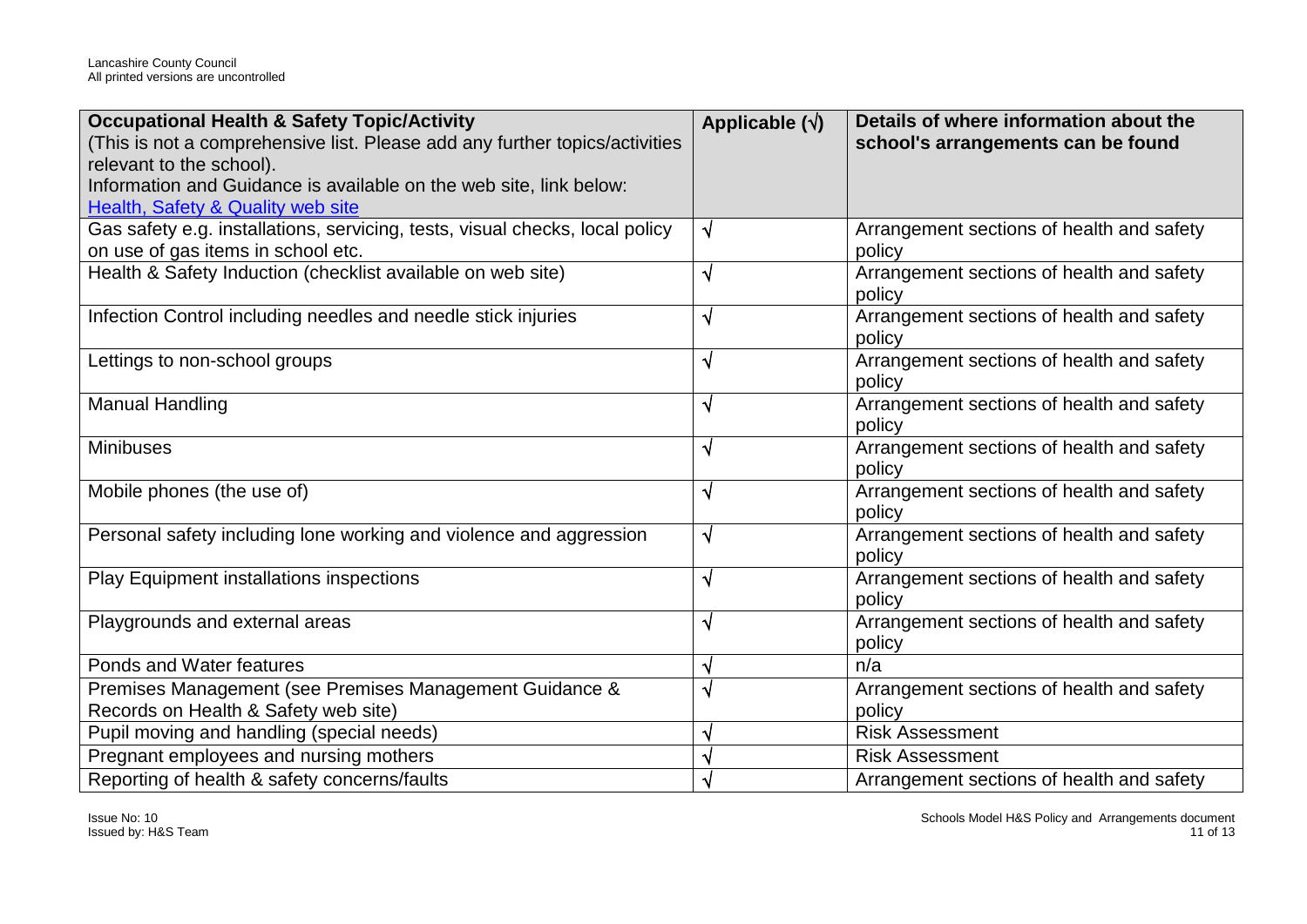| <b>Occupational Health &amp; Safety Topic/Activity</b><br>(This is not a comprehensive list. Please add any further topics/activities<br>relevant to the school).<br>Information and Guidance is available on the web site, link below: | Applicable $(\sqrt{})$ | Details of where information about the<br>school's arrangements can be found |
|-----------------------------------------------------------------------------------------------------------------------------------------------------------------------------------------------------------------------------------------|------------------------|------------------------------------------------------------------------------|
| Health, Safety & Quality web site                                                                                                                                                                                                       |                        | policy                                                                       |
| Severe Weather including winter gritting                                                                                                                                                                                                | N                      | <b>Risk Assessment</b>                                                       |
| Shared use of buildings                                                                                                                                                                                                                 | √                      | Lettings policy                                                              |
| Sharps e.g. broken glass either in school building or external grounds                                                                                                                                                                  | $\sqrt{ }$             | Arrangement sections of health and safety<br>policy                          |
| <b>Stress</b>                                                                                                                                                                                                                           | N                      | Arrangement sections of health and safety<br>policy                          |
| Swimming pools                                                                                                                                                                                                                          | $\sqrt{ }$             | n/a                                                                          |
| Transport Safety/Vehicle Movement - arrangements for vehicle<br>movement, car parking and vehicle/pedestrian segregation on site                                                                                                        | $\sqrt{ }$             | <b>Risk Assessment</b>                                                       |
| Visitor and volunteers safety                                                                                                                                                                                                           | $\sqrt{ }$             | Arrangement sections of health and safety<br>policy                          |
| Waste storage and disposal                                                                                                                                                                                                              | $\sqrt{ }$             | <b>Risk Assessment</b>                                                       |
| Water hygiene (Legionella, lead etc.) – a Legionella Risk Assessment<br>should be in place as part of your premises management arrangements                                                                                             | $\sqrt{ }$             | Arrangement sections of health and safety<br>policy                          |
| Work equipment and machinery                                                                                                                                                                                                            | $\sqrt{ }$             | Arrangement sections of health and safety<br>policy                          |
| Working at height - ladders, access equipment etc.                                                                                                                                                                                      | N                      | <b>Risk Assessment</b>                                                       |
| Workplace Inspection                                                                                                                                                                                                                    | $\sqrt{ }$             | Arrangement sections of health and safety<br>policy                          |
| Covid 19                                                                                                                                                                                                                                | N                      | <b>Risk Assessment</b>                                                       |
| <b>Covid 19 Risk Assessment</b>                                                                                                                                                                                                         | N                      | <b>Risk Assessment</b>                                                       |